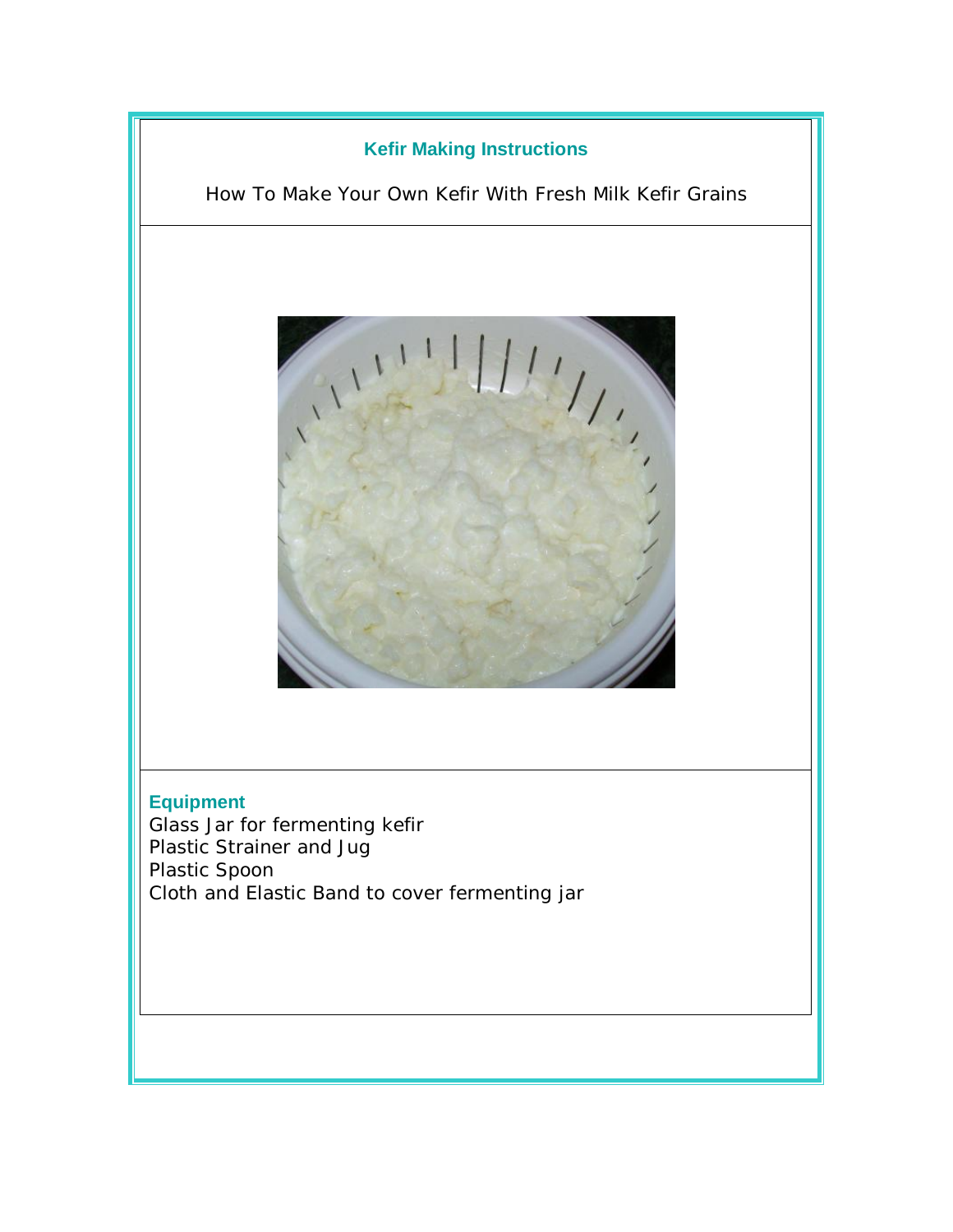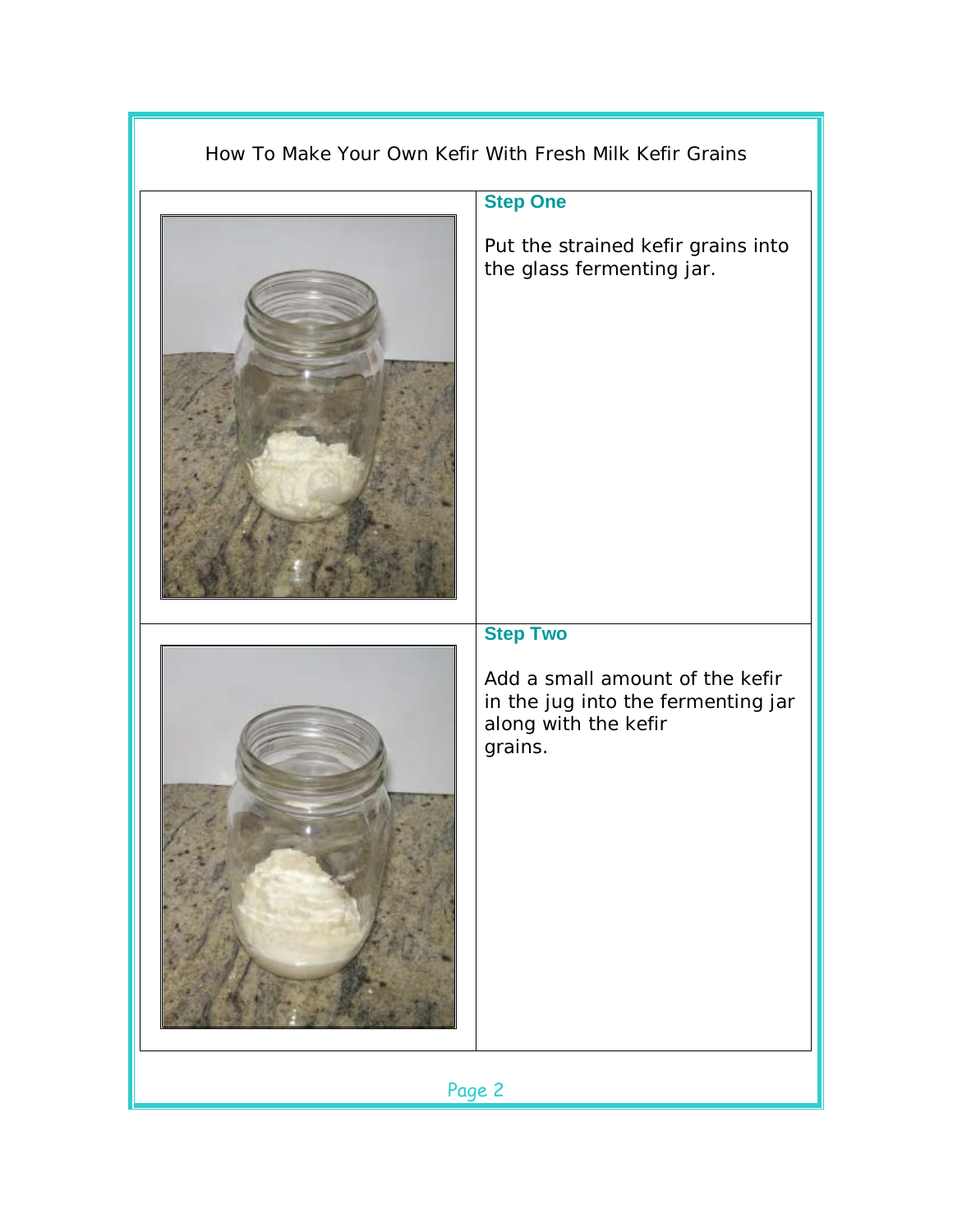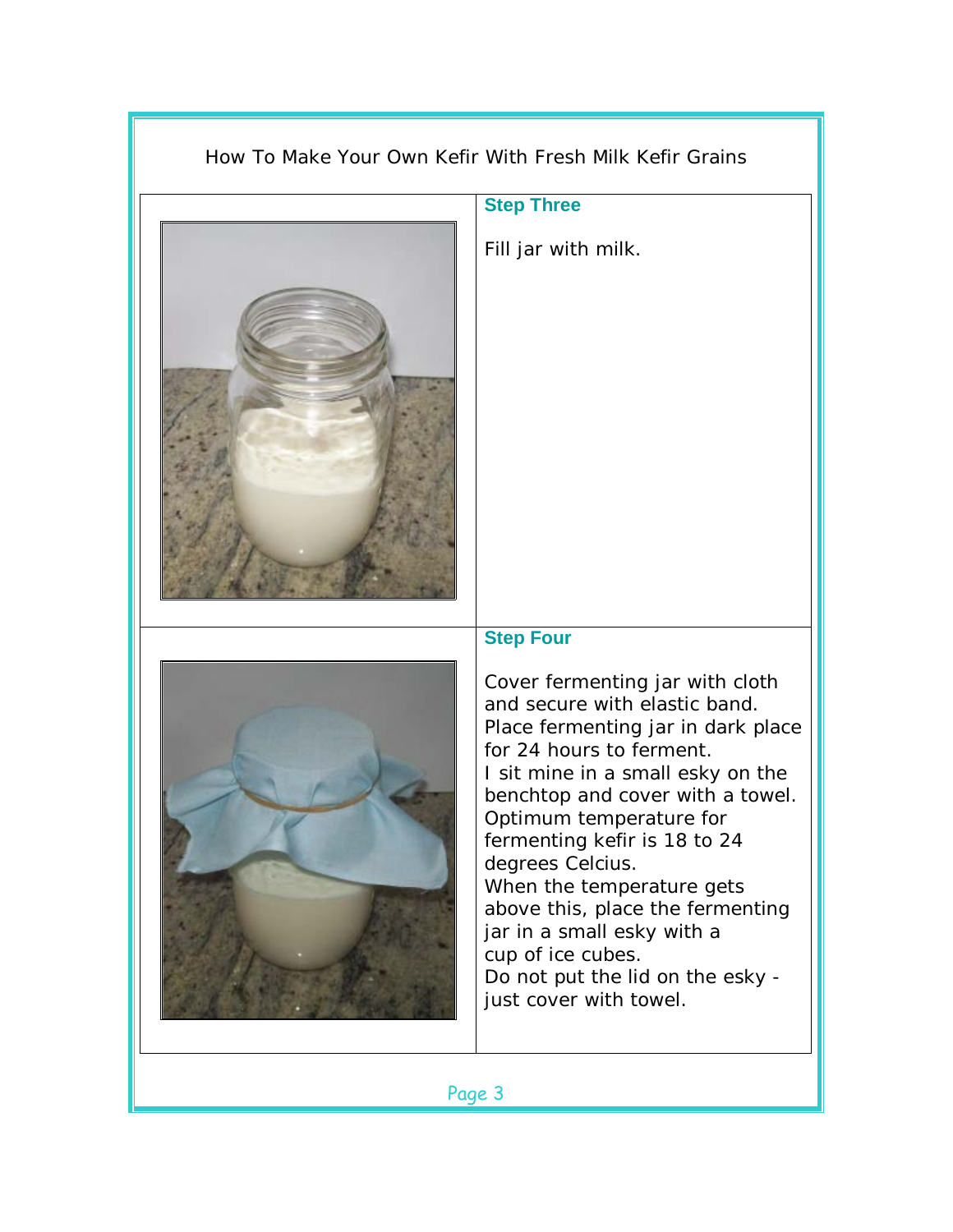## How To Make Your Own Kefir With Fresh Milk Kefir Grains



## **Step Five**

Gently stir your fermenting kefir once or twice during the day to mix the grains with the milk.

You will find that the kefir grains will float on top and the milk will separate.



## **Step Six**

After 24 hours your kefir will be ready.

Gently stir the contents of the fermenting jar to mix the contents together.

Strain the contents of your fermenting jar through the plastic strainer into the jug.

You may need to gently stir the grains with the plastic spoon.

Repeat the process again from Step One.

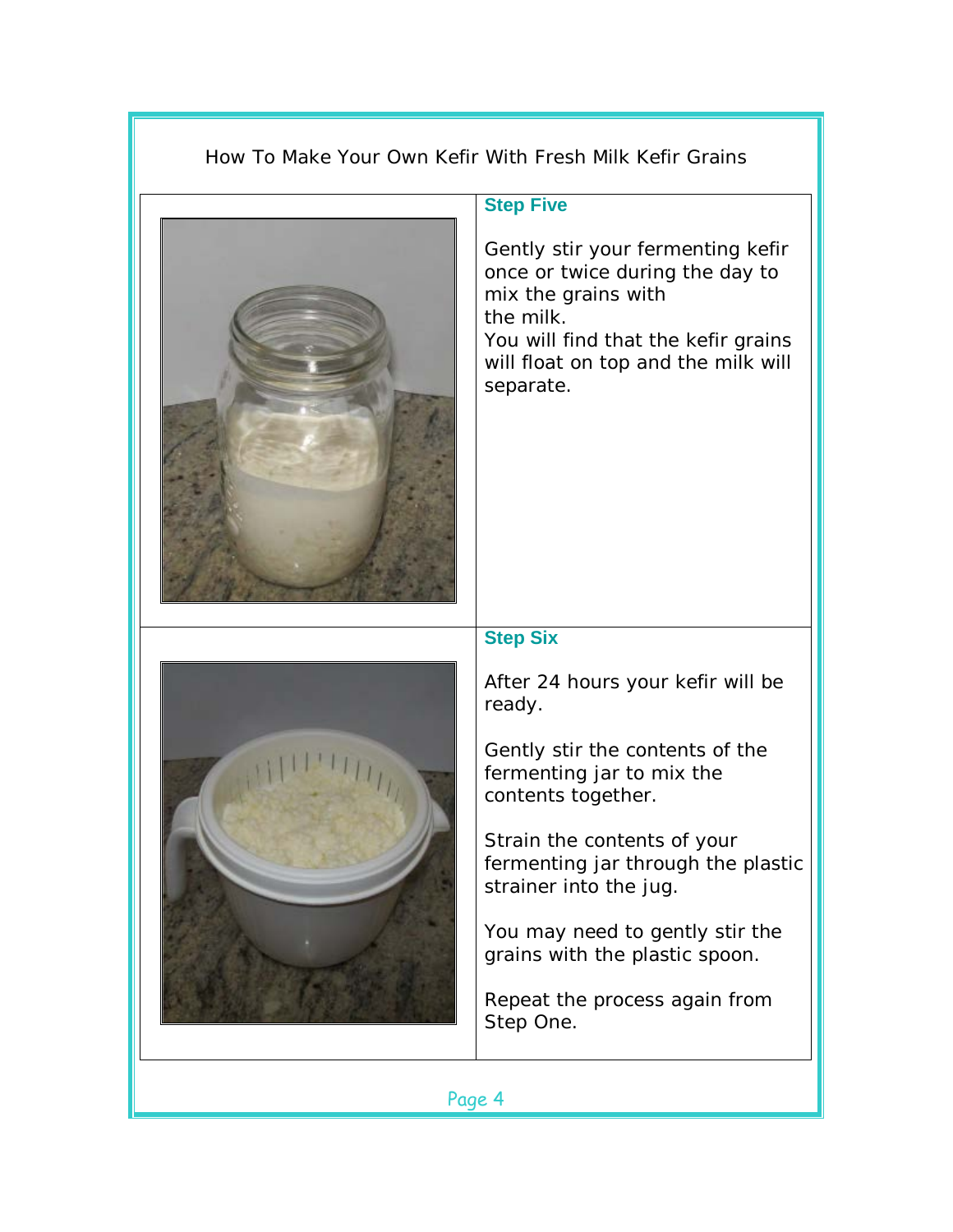